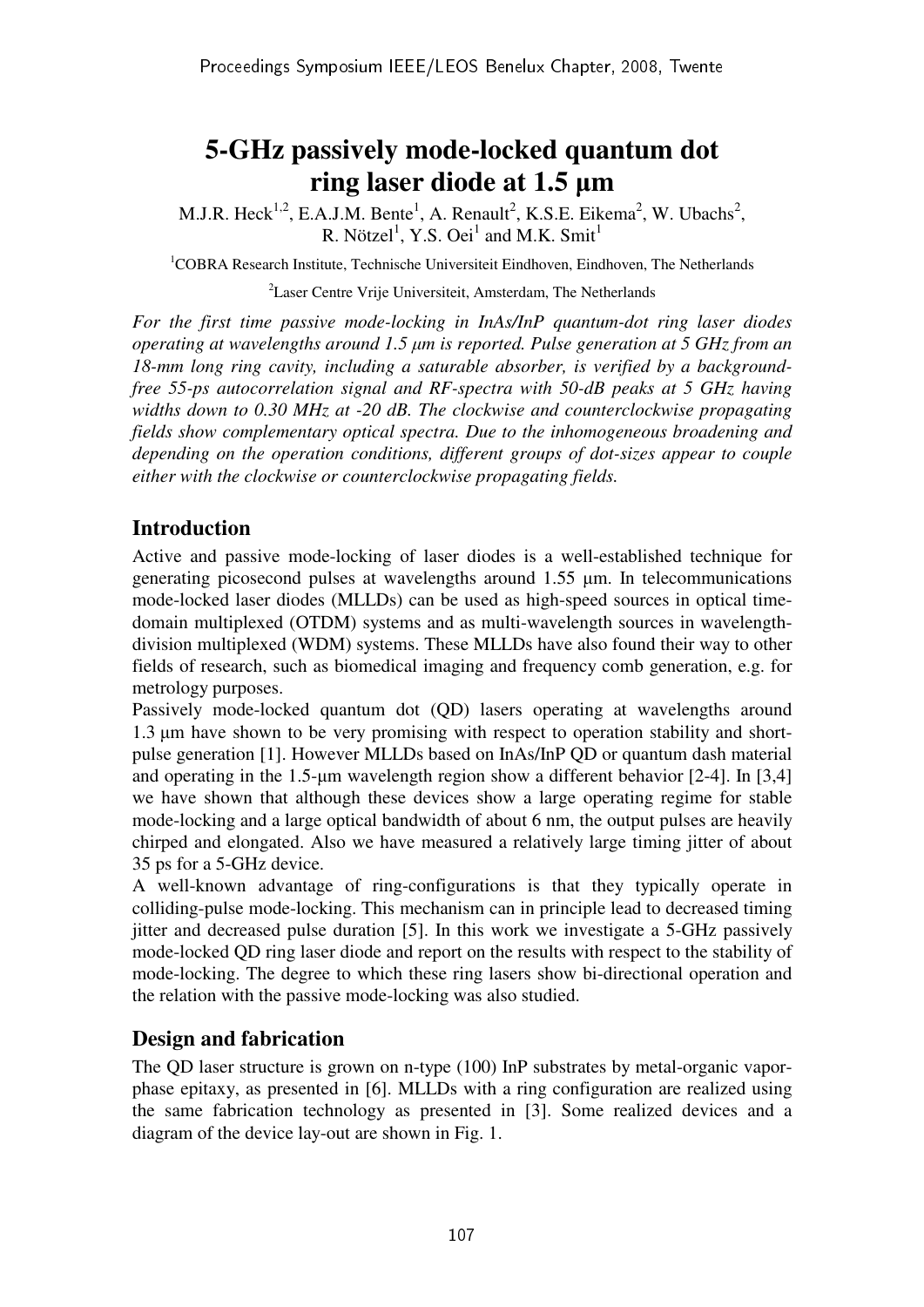In this work we focus our attention on a device consisting of an 18-mm long ring cavity, corresponding to a 5-GHz roundtrip frequency. The results may then be compared to the results obtained with a 4.6-GHz linear laser [3,4]. The waveguide width is  $2 \mu m$ . We have used bends with an adiabatically increasing and decreasing radius to eliminate offsets in the waveguide and to minimize internal reflections as a consequence. A separate waveguide section, used as a saturable absorber (SA), with a length of 300  $\mu$ m is located in the ring cavity, opposite to a directional coupler which couples approximately 5% to 10% of the light to the output waveguides. The output waveguide is oriented at the Brewster angle for the fundamental mode with the facets which have also been antireflection coated.

The three-section device is operated by forward biasing the 18-mm ring cavity, creating a semiconductor optical amplifier (SOA) and by reversely biasing the shorter gain section, creating an SA. The output waveguide is biased separately and was used here to increase the optical output power. The devices are mounted on a copper chuck, p-side up, and kept at a fixed temperature of 10 ˚C during operation.



Fig. 1 (top) Picture of the realized devices. (bottom) Schematic overview of the QD ring MLLD, showing the separate contacts (grey) for the SOA, SA and output waveguide. The waveguides are indicated by the black line.

Fig. 2 Measured fiber-coupled output power for the LHS-output  $(x10^3, \text{dashed})$  and RHS-output (dotted) and the calculated summation of both (solid black). The reverse bias current generated in the SA is also given (solid grey).  $V_{SA} = -1$  V.

## **Experimental results**

In a ring MLLD the optical field can propagate in clockwise (CW) and counterclockwise (CCW) direction. This distinct feature sets these lasers apart from the FP-type MLLDs. Both outputs, i.e. the right-hand-side (RHS) output where the CW field exits and the left-hand-side (LHS) for the CCW field have been characterized. Lensed fibertips are used for collecting the light. The RHS could be aligned with minimum coupling losses of about 5 dB. However due to an issue with access of a fiber-tip to the output, the LHS coupling losses are higher.

The measured power at both outputs of the ring laser is shown in Fig. 2. The threshold current is 450 mA. With the output waveguide biased at 150 mA, the fiber-coupled power at the RHS is between 0.3 mW and 0.4 mW for injection currents over 600 mA. The power at the RHS is not linearly increasing as might be expected from a laser diode. The same is observed in the LHS fiber-coupled power. However the shapes of both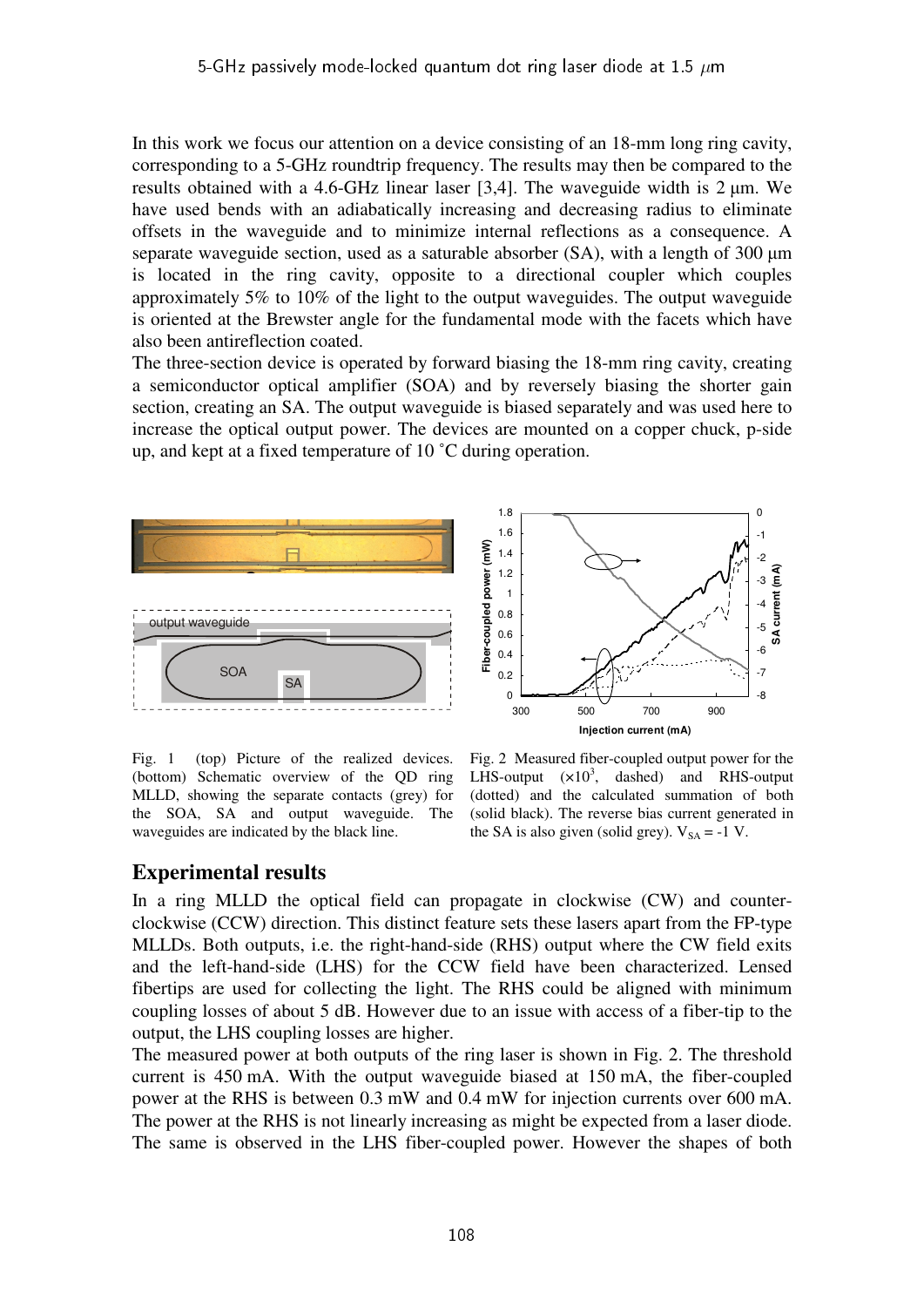power-current (PI) curves are complementary and power exchange between the CW and CCW fields seems to take place when the injection current is changed.

Since the measured SA bias current increases monotonously with increasing injection current, the total field inside the ring cavity, i.e. the sum of the CW and CCW fields, should also increase monotonously. This fact can be used to scale the power level of the LHS output. A monotonously increasing (~linear above threshold) PI curve for the total power of the laser is found when the LHS power is scaled by a factor of 1000. This is mainly due to the poor LHS fiber coupling. But other factors may also contribute such as an unequal gain and/or loss in the two halves of the output waveguide.

To verify passive mode-locking in this ring MLLD a 50-GHz photodiode connected to a 50-GHz bandwidth electrical spectrum analyzer (ESA) is used to obtain the RF-spectra at the RHS output. In Fig. 3 the RF-spectrum at an injection current of 820 mA and an SA bias voltage of -1 V is shown. The first RF-peak at the fundamental frequency is 50 dB over the noise floor. The width of this peak is narrow, i.e. 0.30 MHz at -20 dB, as can be seen in Fig. 3. This is almost twice as narrow as the width of 0.57 MHz found for FP-type lasers [4]. It can be said that this RF-spectrum indicates clear and stable modelocking. In Fig. 4 the RF-peak height is given for a large range of operation parameters, i.e. the injection current and the SA bias voltage. A large regime of stable mode-locking is found for injection currents between 700 mA and 900 mA and for bias voltages between 0 V and -2 V. Over this range, the variation in the RF-peak position is less than 2.3 MHz. Also over this current range  $(V_{SA} = -1 V)$  the position of the RF-peaks obtained at the LHS and RHS outputs are identical within the measurement accuracy. Mode-locking is further confirmed by an autocorrelator trace, showing a clear secondharmonic generated signal with a width of about 55 ps. The total timing jitter is determined by integrating the single-sideband phase noise spectrum over the range 10 kHz – 80 MHz. This timing jitter has a value of  $(25\pm5)$  ps.





Fig. 3 RHS output RF-spectrum obtained with a ring injection current of 820 mA and an SA bias voltage of -1 V. The output waveguide current is 150 mA. Inset: Detailed view of the spectrum around the first RF-peak.

Fig. 4 RHS output RF-peak heights (dB-scale) as a function of SA bias voltage and ring injection current. The same settings as in Fig. 3 are used.

The optical spectra of both laser outputs, i.e. from CW and CCW propagation, are given in Fig. 5. As can be seen the CW-spectrum has three groups of laser modes for injection currents of 720 mA to 890 mA, located around 1490 nm, 1505 nm and 1520 nm. The